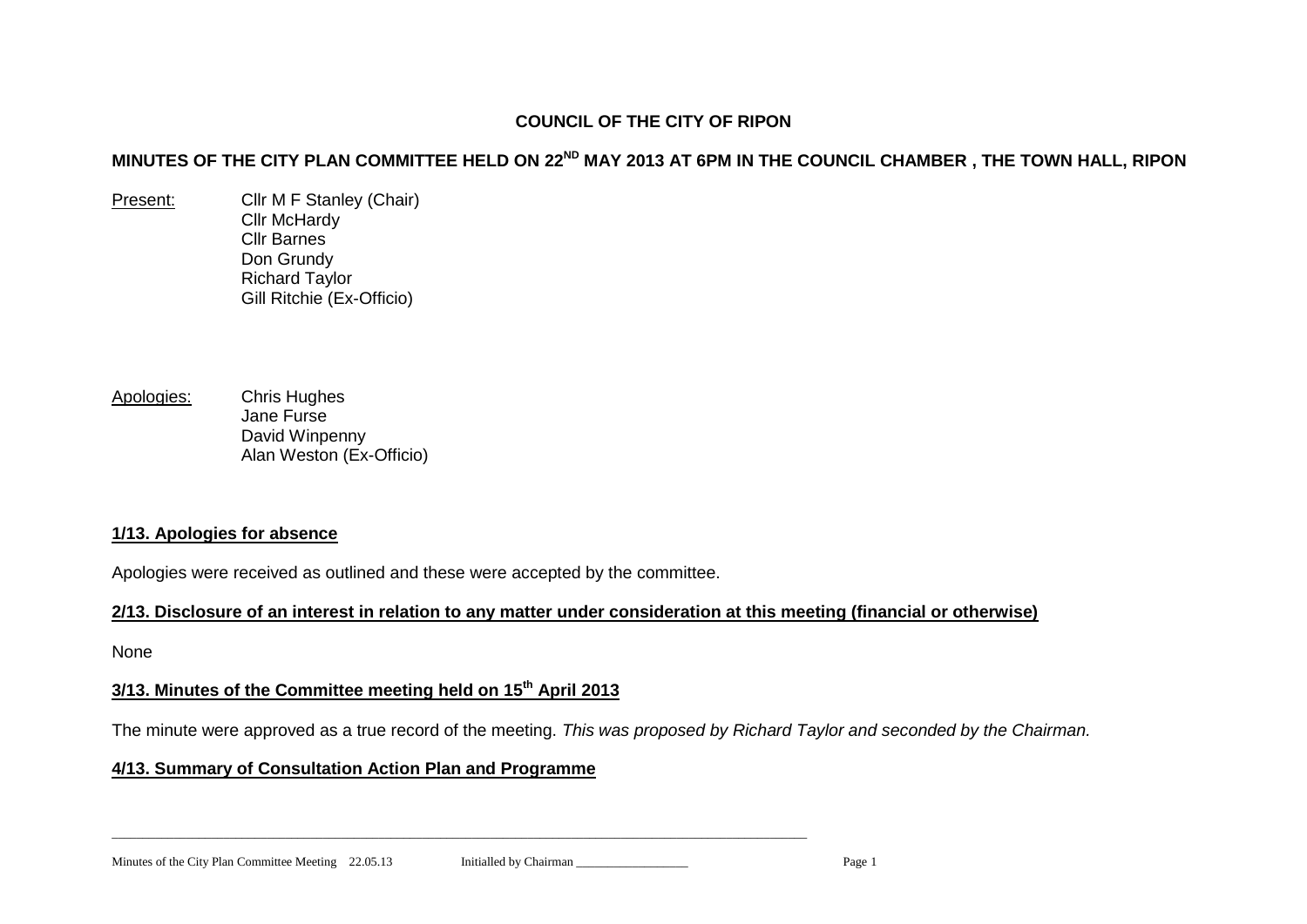The group considered the updated Phase 1 plan and agreed action which is outlined in the Action Plan log as of 16<sup>th</sup> May 2013.

| 15.04.<br>13 | 3/12.               | Procedures &<br>practices        | Clarify with Department of<br><b>Local Government disclosure</b><br>of interest requirement for non-<br>council members.                                                               | <b>Cllr Stanley</b> |                                                                                                                                                                                                                                                                                    |
|--------------|---------------------|----------------------------------|----------------------------------------------------------------------------------------------------------------------------------------------------------------------------------------|---------------------|------------------------------------------------------------------------------------------------------------------------------------------------------------------------------------------------------------------------------------------------------------------------------------|
| 15.04.<br>13 | 5/12.               | Committee<br>membership          | To identify possible additional<br>candidates to join the<br>committee and bring further<br>expertise.                                                                                 | All                 |                                                                                                                                                                                                                                                                                    |
| 15.04.<br>13 | 7/12.               | Procedures &<br>practices        | Clarify with Department of<br>Local Government code of<br>conduct requirement for non-<br>council members                                                                              | <b>Cllr Stanley</b> |                                                                                                                                                                                                                                                                                    |
| 15.04.<br>13 | 10/12<br>$\cdot$ 1  | Engagement<br>&<br>communication | Continue press releases to<br>communicate key messages<br>and encourage participation in<br>the consultation.                                                                          | Alan<br>Weston      | On-going<br>Claro Press Release to be issued w/c 27 <sup>th</sup> May<br>Last 4 weeks of consultation to be issued w/c 3 <sup>rd</sup> June                                                                                                                                        |
| 15.04.<br>13 | 10/12<br>$\cdot$ .2 | Engagement<br>&<br>communication | <b>Consider themed discussions</b><br>on six topics and reporting key<br>highlights in the media to<br>stimulate debate. Leads and<br>participants to be identified for<br>each topic. | Alan<br>Weston      | Deferred<br>Consider organising these discussions once initial<br>consultation has closed. Small groups 5 - 6 people to look at<br>each topic and consider the responses and the data. Way to<br>continue engagement and start to drip feed what may be in<br>the draft City Plan. |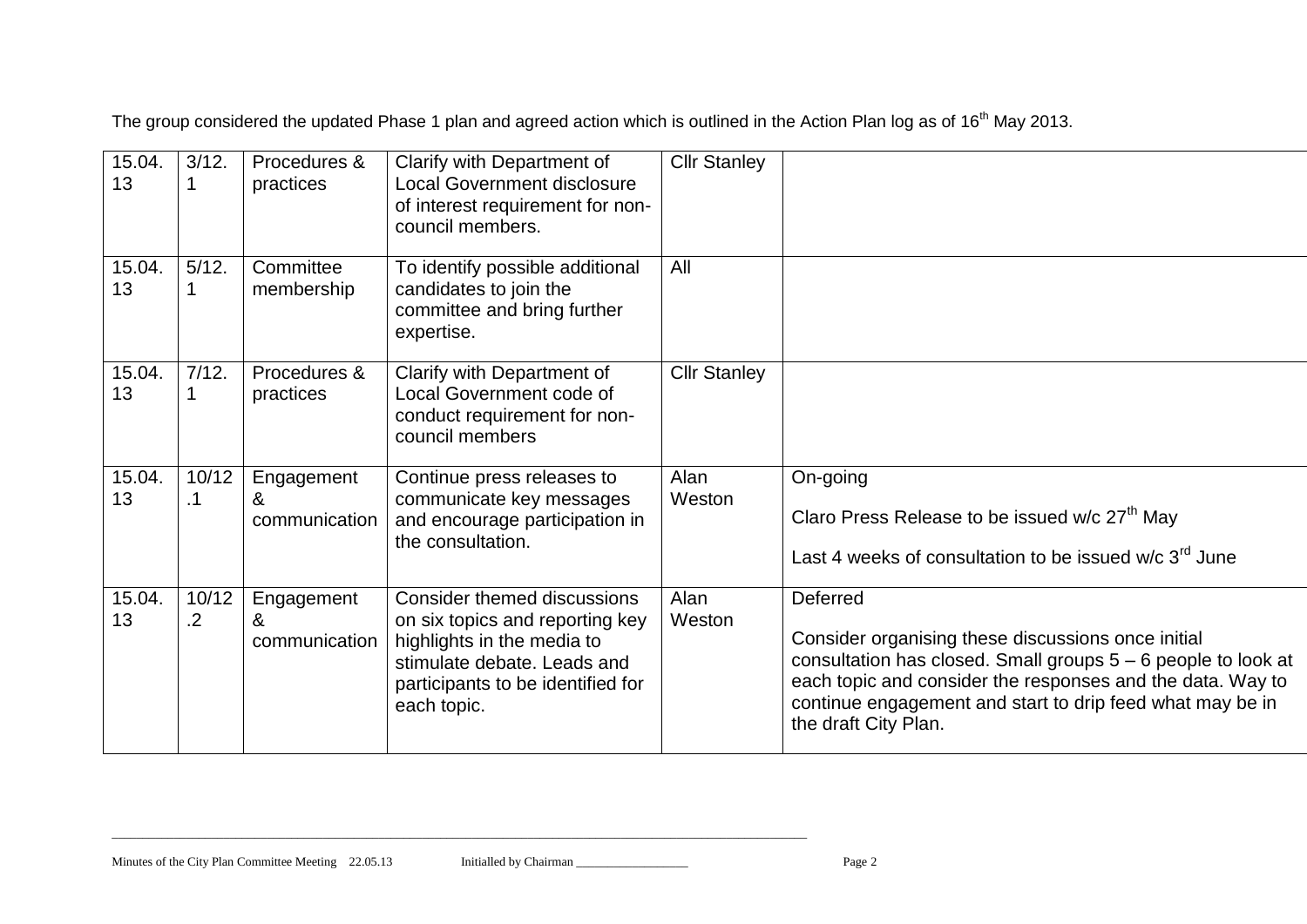| 15.04.13 | 10/12.3 | Engagement &<br>communication | Business event to be organised<br>through the Ripon Chamber of<br>Trade and Commerce.                                    | Don Grundy                                |                                                                                                                                                                     |
|----------|---------|-------------------------------|--------------------------------------------------------------------------------------------------------------------------|-------------------------------------------|---------------------------------------------------------------------------------------------------------------------------------------------------------------------|
| 15.04.13 | 10/12.4 | Engagement &<br>communication | Participation in Healthy Ripon World<br>Café Event and feedback from<br>discussions to be used for City Plan.            | Chris Hughes /<br><b>Cllr McHardy</b>     | Completed<br>Notes of event have been circulated and<br>included within the City Plan consultation.<br>Available to all City Plan members on<br>request (attached). |
| 15.04.13 | 10/12.5 | Committee<br>membership       | Publish profiles for members of the<br>City Plan Committee on the City<br>Council website. Members to<br>provide details | All                                       | On-going<br>Suzanne will contact all members except<br>Don who has already supplied the<br>information.                                                             |
| 15.04.13 | 10/12.6 | Engagement &<br>communication | Date to be arranged for Twitter<br>training for members of the<br>Committee                                              | Suzanne<br><b>Bowyer</b>                  | On-going<br>Date to be confirmed                                                                                                                                    |
| 15.04.13 | 10/12.7 | Engagement &<br>communication | Participation in Spring Fair by taking<br>stall to promote City Plan<br>consultation. Manning of stand to be<br>agreed   | Alan Weston /<br>Suzanne<br><b>Bowyer</b> | On-goings Stall has been provisionally<br>booked. Are members of the group able to<br>attend to promote the consultation?<br>Confirmation required                  |
| 15.04.13 | 10/12.8 | Publishing the<br>draft plan  | Planner for a day event scheduled<br>as part of phase 2 consultation for<br>2 <sup>nd</sup> November                     | <b>Chris Hughes</b>                       | No further action at this stage – to remain<br>outstanding                                                                                                          |
| 15.04.13 | 10/12.9 | Engagement &<br>communication | Appropriate event to be organised<br>as part of Civic Day on 22 <sup>nd</sup> June as                                    | David<br>Wimpenny /                       |                                                                                                                                                                     |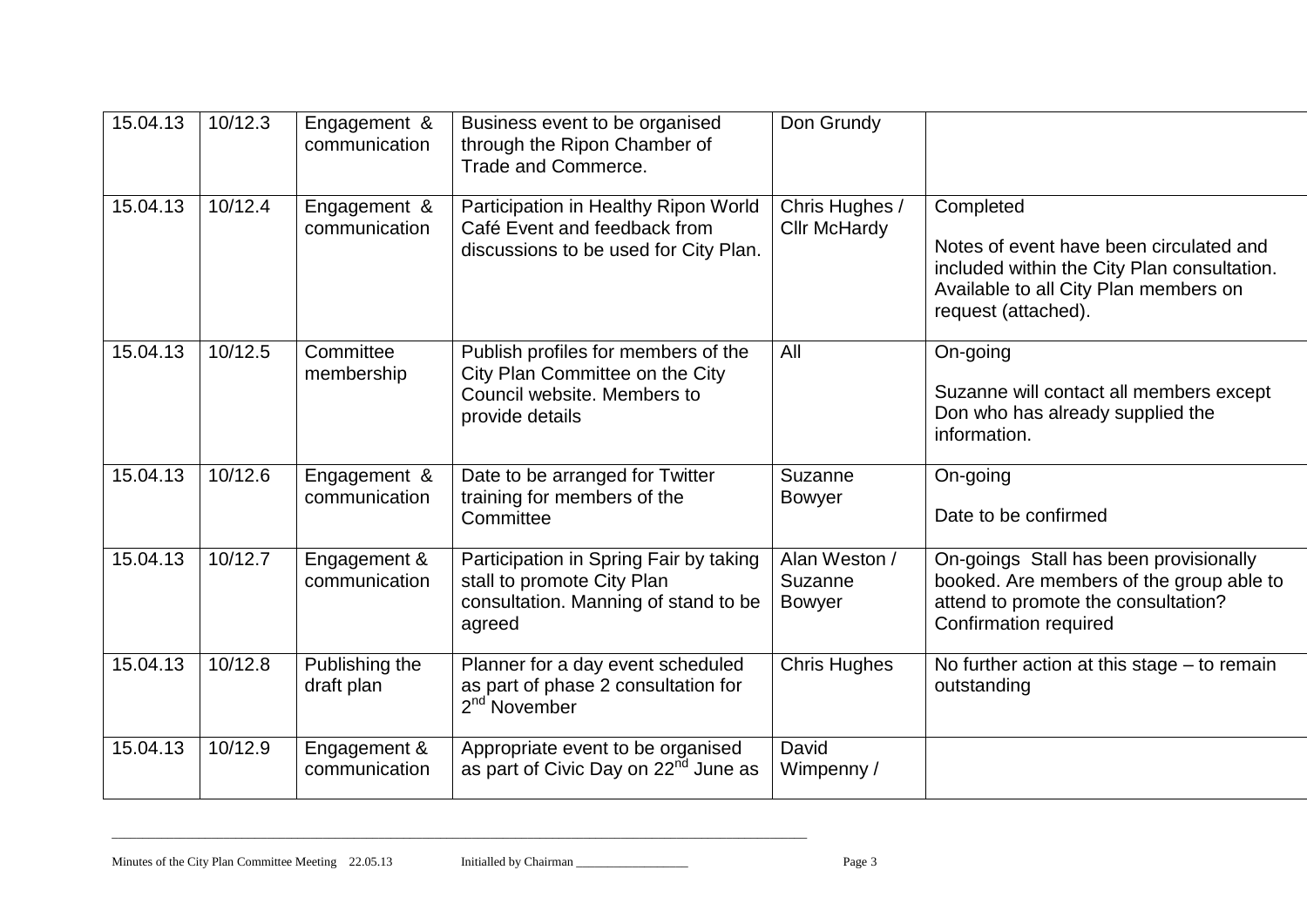|          |          |                               | public consultation.                                                                                                          | <b>Chris Hughes</b>                  |                                                                                                                                                                                            |
|----------|----------|-------------------------------|-------------------------------------------------------------------------------------------------------------------------------|--------------------------------------|--------------------------------------------------------------------------------------------------------------------------------------------------------------------------------------------|
| 15.04.13 | 10/12.10 | Engagement &<br>communication | Discuss with military the potential for<br>engagement with the wives club as<br>part of the consultation                      | Alan Weston                          | On-going<br>Letter being drafted to be sent to the<br><b>Welfare Sergeant</b>                                                                                                              |
| 15.04.13 | 10/12.11 | Engagement &<br>communication | Explore the potential of organising<br>days to promote the consultation to<br>supermarket shoppers                            | Alan Weston                          | On-going<br>Contact being made with the supermarkets<br>and dates being confirmed                                                                                                          |
| 15.04.13 | 10/12.12 | Engagement &<br>communication | Explore the potential of circulating<br>further information through the<br>schools                                            | Alan Weston                          | On-going<br>Struggling to contact Sarah Addison, despite<br>repeated attempts - direct contact to be<br>made with each school.                                                             |
| 15.04.13 | 10/12.13 | Engagement &<br>communication | Explore the potential of circulating<br>information through the hospital,<br>hotels, surgeries and other public<br>facilities | Don Grundy                           |                                                                                                                                                                                            |
| 15.04.13 | 11/12.1  | Supporting<br>information     | Identify socio-economic KPIs which<br>can be collected to support the City<br>Plan evidence base                              | Alan Weston /<br><b>Chris Hughes</b> | On-going<br>Discussions regarding performance<br>framework for "My Neighbourhood" project<br>have taken place and review of available<br>data to be widened out to the other two<br>wards. |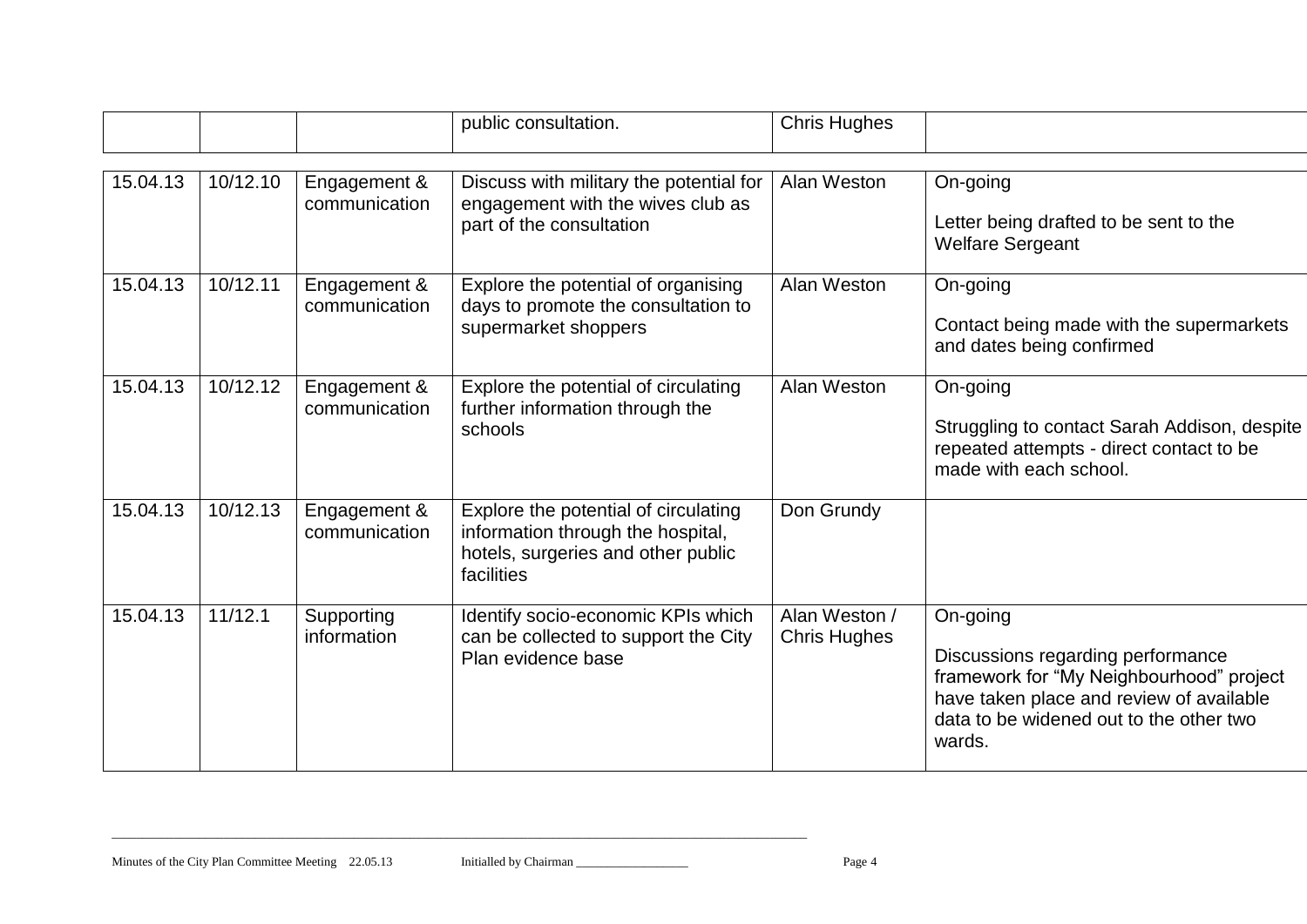| 15.04.13 | 11/12.2  | Supporting<br>information     | Plan the work required to allow the<br>repetition of the AMT benchmarking<br>for 2013 for the City Centre                          | Alan Weston /<br><b>Chris Hughes</b> | On-going<br>Management and co-ordination<br>arrangements being put in place. Additional<br>bodies to support data collection possibly<br>via Harrogate and Ripon Volunteer Bureau                       |
|----------|----------|-------------------------------|------------------------------------------------------------------------------------------------------------------------------------|--------------------------------------|---------------------------------------------------------------------------------------------------------------------------------------------------------------------------------------------------------|
|          |          |                               |                                                                                                                                    |                                      |                                                                                                                                                                                                         |
| 15.04.13 | 11/12.3  | Supporting<br>information     | Explore what relevant data the<br>census can provide to help identify<br>issues for the City Plan to address                       | Alan Weston/<br><b>Chris Hughes</b>  | On-going<br>New releases of data being collected for use<br>by the City Plan                                                                                                                            |
|          | 10/12.14 | Engagement &<br>communication | Write to neighbouring parish<br>councils to invite participation and<br>responses to the consultation. Offer<br>to attend meetings | Cllr Stanley /<br>Alan Weston        | Additional action added by Alan Weston<br>Haven't had opportunity to write yet.<br>Subsequently letter from Littlethorpe Parish<br>Council (attached)                                                   |
|          | 10/12.15 | Engagement &<br>communication | Participation in Spa Gardens<br>bandstand celebration to promote<br>City Plan consultation. Manning of<br>stand to be agreed       |                                      | Additional action added by Alan Weston<br>Is this something that the Committee wish to<br>agree to? Has been discussed at Council<br>and suggested there should be a presence<br>- see email (attached) |

# **5/13. Consider response to HBC consultation on Sites and Policies DPD to 2024.**

Alan Weston gave an outline of the DPD and Chris Hughes had provided a discussion paper.

 $\_$  ,  $\_$  ,  $\_$  ,  $\_$  ,  $\_$  ,  $\_$  ,  $\_$  ,  $\_$  ,  $\_$  ,  $\_$  ,  $\_$  ,  $\_$  ,  $\_$  ,  $\_$  ,  $\_$  ,  $\_$  ,  $\_$  ,  $\_$  ,  $\_$  ,  $\_$  ,  $\_$  ,  $\_$  ,  $\_$  ,  $\_$  ,  $\_$  ,  $\_$  ,  $\_$  ,  $\_$  ,  $\_$  ,  $\_$  ,  $\_$  ,  $\_$  ,  $\_$  ,  $\_$  ,  $\_$  ,  $\_$  ,  $\_$  ,

Resolved: After discussion it was **agreed** that the City Development Manager in conjunction with Cllr Stanley and Chris Hughes would write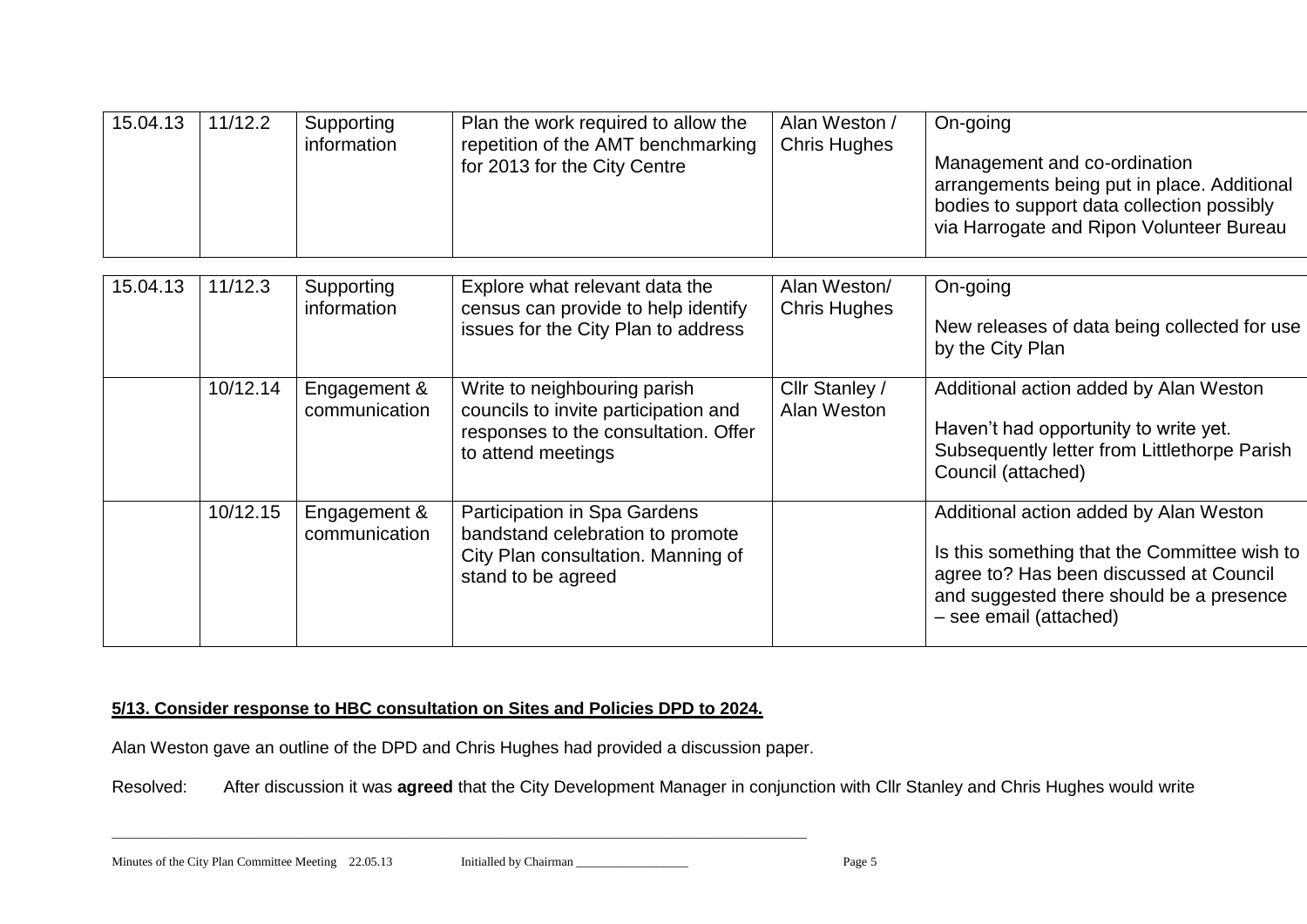the response and send to HBC.

#### **6/13. Update committee on Neighbourhood Planning Support available.**

Alan Weston and the Chairman gave an update.

Resolved: After discussion it was agreed that the City Development Manager would:

- produce a detailed project plan for the next phase of the development of the draft City Plan,
- make a bid for available funding from the new round.

# **7/13. Update on the proposed closure of Claro Barracks.**

It had been agreed at Council that Cllr Skidmore would lead on this matter for the City, and that this committee would liaise closely with him.

Resolved: It was agreed that a City Development manager would liaise closely with Cllr Skidmore and officers at HBC.

The meeting closed at 8.45pm

Next meeting date confirmed as  $18<sup>th</sup>$  June 2013 at 7pm

| $\sim$<br><b>NICD</b><br>. מ | <br>. . |
|------------------------------|---------|
| .                            |         |

 $\_$  ,  $\_$  ,  $\_$  ,  $\_$  ,  $\_$  ,  $\_$  ,  $\_$  ,  $\_$  ,  $\_$  ,  $\_$  ,  $\_$  ,  $\_$  ,  $\_$  ,  $\_$  ,  $\_$  ,  $\_$  ,  $\_$  ,  $\_$  ,  $\_$  ,  $\_$  ,  $\_$  ,  $\_$  ,  $\_$  ,  $\_$  ,  $\_$  ,  $\_$  ,  $\_$  ,  $\_$  ,  $\_$  ,  $\_$  ,  $\_$  ,  $\_$  ,  $\_$  ,  $\_$  ,  $\_$  ,  $\_$  ,  $\_$  ,

CHAIRMAN